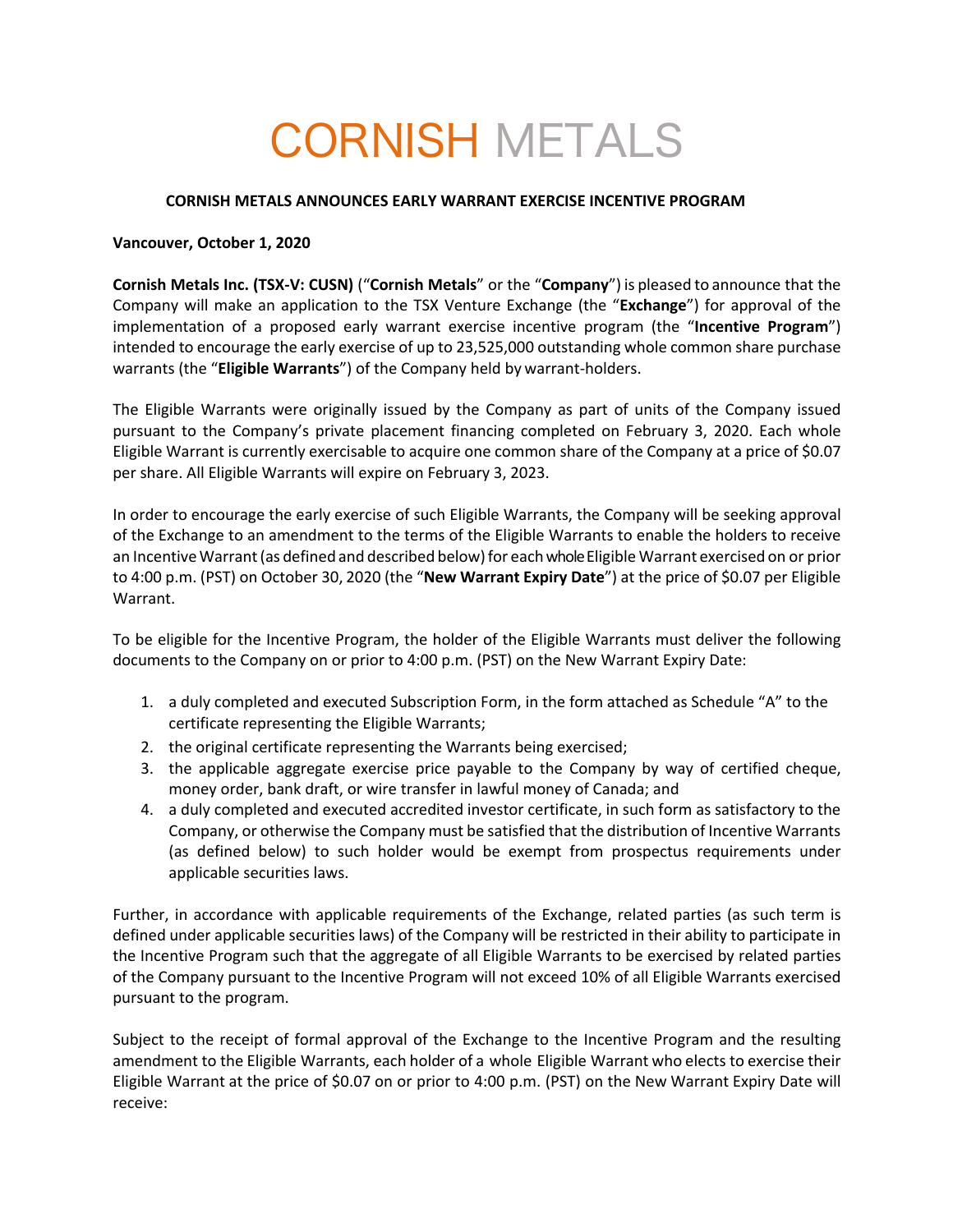- the common shares in the capital of the Company to which they are otherwise entitled under the terms of the Eligible Warrants; and
- one additional common share purchase warrant of the Company (each, an "**Incentive Warrant**") entitling the holder to acquire an additional common share of the Company at a price of \$0.10 per share, or such other exercise price as may be acceptable to the Exchange, for a period of two years from the date of issuance of such Incentive Warrant. The Incentive Warrants, and any shares issued upon exercise thereof, will be subject to a four-month hold period from the date of issuance of such warrants.

The Company will issue a further news release confirming the terms and conditions of the proposed Incentive Program upon receipt of conditional approval from the Exchange.

To the extent that holders of Eligible Warrants take advantage of the opportunity to exercise their Eligible Warrants early, this will strengthen the Company's current cash position. Holders of Eligible Warrants who elect not to exercise their Eligible Warrants on or prior to 4:00 p.m. (PST) on the New Warrant Expiry Date, such Eligible Warrants will continue to be exercisable for common shares of the Company on the same terms that previously existed.

The securities being offered will not be registered under the United States Securities Act of 1933, as amended and may not be offered or sold within the United States absent registration or an exemption from the registration requirements. This news release does not constitute an offer to sell or a solicitation of an offer to buy any of the securities in the United States.

## **ABOUT CORNISH METALS**

Cornish Metals (formerly Strongbow Exploration Inc.) completed the acquisition of the South Crofty tin project plus additional mineral rights located in Cornwall, UK, in July 2016 (see the Company's news release dated July 12, 2016. The additional mineral rights cover an area of approximately 15,000 hectares and are distributed throughout Cornwall. Some of these mineral rights cover old mines that were historically worked for copper, tin, zinc, and tungsten.

The South Crofty project covers the former producing South Crofty tin mine located in Pool, Cornwall. South Crofty mine closed in 1998 following over 400 years of continuous production. Since acquiring the project in 2016, Cornish Metals has completed and published maiden NI 43-101 mineral resources for South Crofty using the vast archive of historical production data and more recent drilling completed between 2007 and 2013. In 2017, Cornish Metals completed a Preliminary Economic Assessment that demonstrated the economic viability of re-opening the mine. Additionally, Cornish Metals has undertaken extensive pilot-scale water treatment trials and successfully applied for and received the necessary environmental permits to abstract, treat and discharge mine water in order to dewater the mine. Planning permissions for the operation of the mine and re-development of the surface facilities have been secured and construction of the water treatment plant foundations commenced. The dewatering pumps, variable speed drives and new high-voltage power supply have been delivered to site.

For additional information please contact: Irene Dorsman at (604) 210 8752 or by e-mail at irene@cornishmetals.com or Sherman Dahl of Pretium Communications at (250) 558 8340.